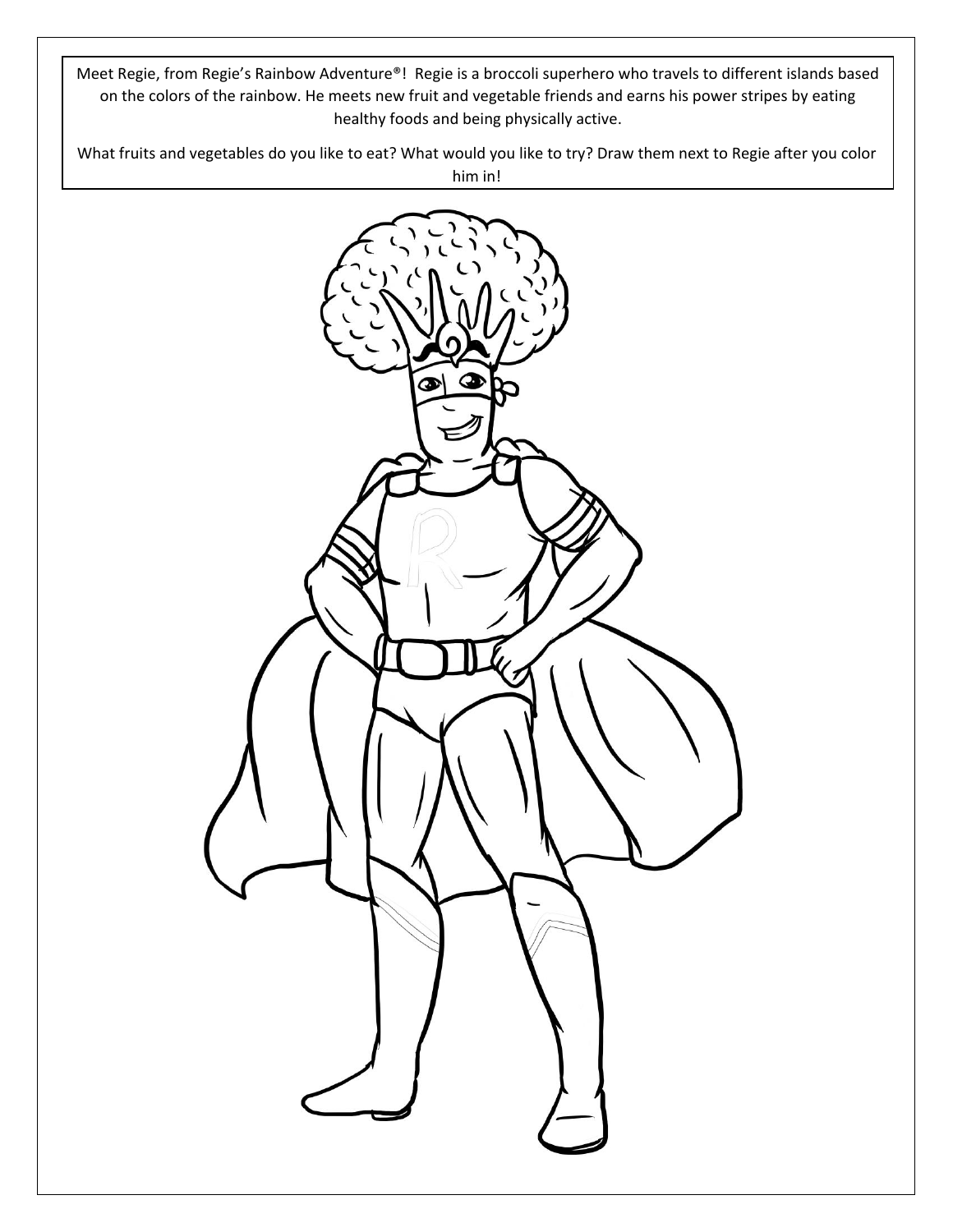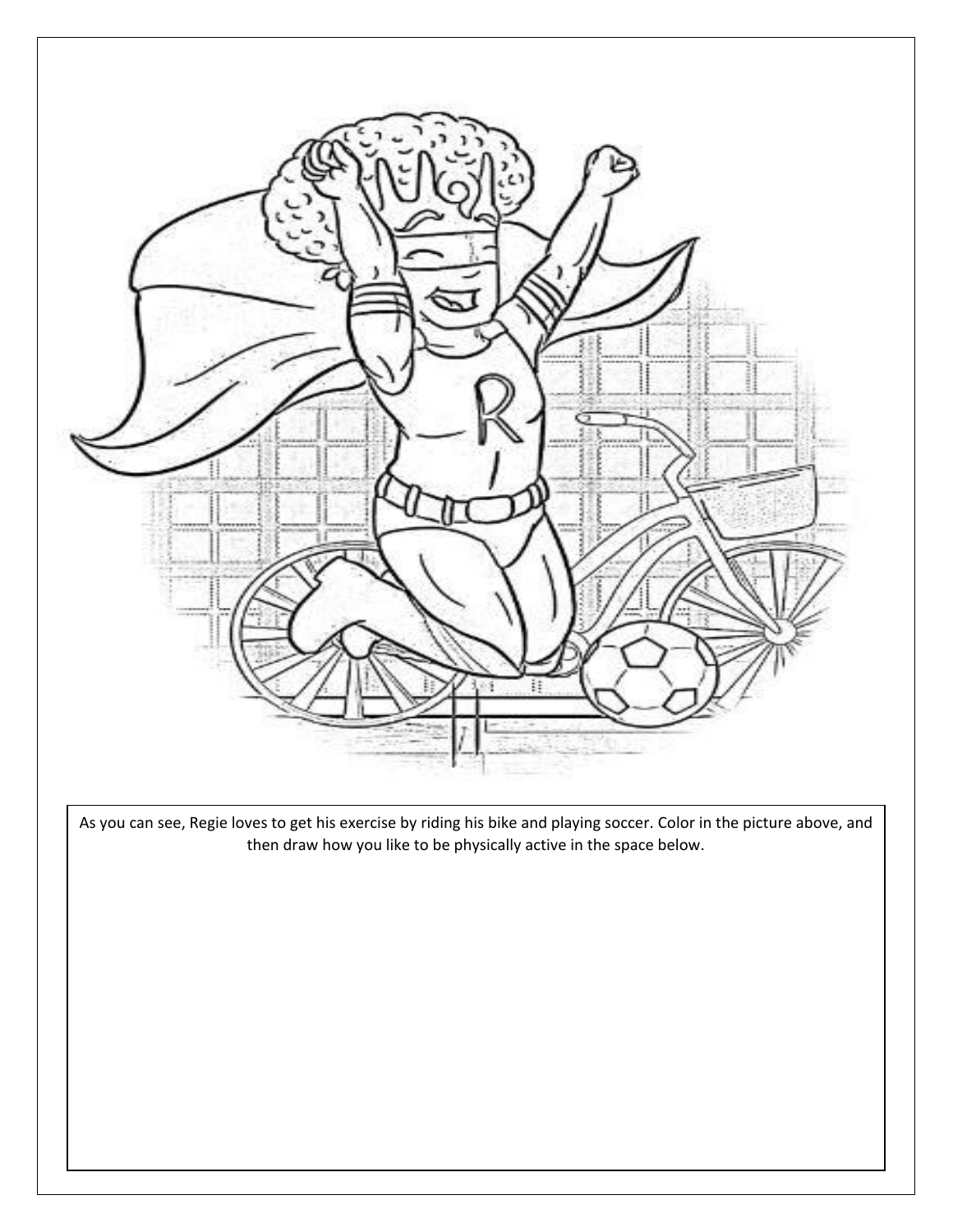Regie is on the move with his favorite fruits and vegetables! Can you name and color in all the foods you see in his basket? Regie has a bunch of carrots in his other hand. Did you know carrots come in all different colors? They can be orange, purple, and yellow! Don't forget to color in Regie and his carrots, too.